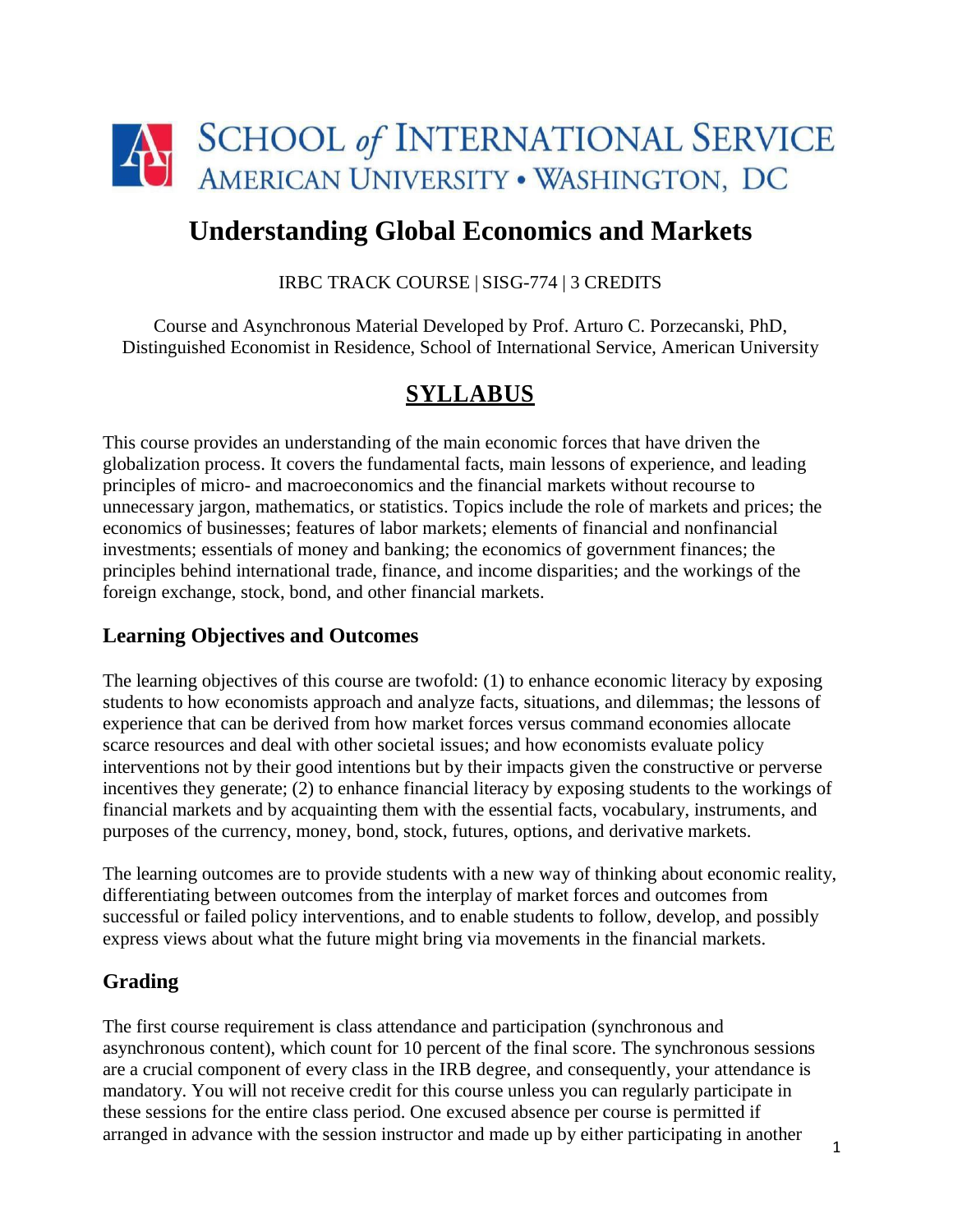synchronous session or viewing the recording of the synchronous session that was missed, at the discretion of the instructor. Class participation involves answering thoughtfully the questions raised in the asynchronous lectures, as well as contributing to the discussions that take place in the synchronous class meetings.

The second course requirement is the completion of three short essay assignments due before the start of the week 2, 4, and 8 live sessions, respectively, and a semester-long assignment involving exchange rates, due before the start of the week 10 live session. The three essays count for a total of 25 percent of the final score (5 percent for the first and 10 percent each for the second and third essays). The semester-long assignment counts for 15 percent of the final score. The respective assessment rubrics for these essays and the assignment are listed at the end of this syllabus.

The third course requirement is the completion of midterm and final examinations in multiplechoice and short-essay format, to be taken within 72 hours of the conclusion of the week 5 and week 10 live sessions, respectively. Each of the exams will count for 25 percent of the final score. The final exam is not cumulative. Both exams will be timed and will ask questions about the textbook chapters, required readings, and embedded lectures and third-party videos.

| <b>Summary of Grading Weights</b>       |                   |  |  |  |
|-----------------------------------------|-------------------|--|--|--|
| Essay 1: $5%$                           | Assignment: 15%   |  |  |  |
| Essay 2: 10%                            | Midterm exam: 25% |  |  |  |
| Essay 3: 10%                            | Final exam: 25%   |  |  |  |
| Class attendance and participation: 10% |                   |  |  |  |

The final grade distribution will be curved to reflect the performance of the class. Top-scoring students will be eligible for an A or A− letter grade, students scoring closer to the mean/median will be assigned a grade in the B+ to B− range, and those scoring substantially below the mean/median will get a lesser final grade (e.g., C+ or C).

You are expected to abide by the university's Academic Integrity Code (see more on this below), which can be found at [http://www.american.edu/academics/integrity](http://www.american.edu/academics/integrity/)

# **Required Readings**

The course makes extensive use of two **required** textbooks:

Sowell, Thomas. 2015. *Basic Economics: A Common Sense Guide to the Economy.* 5th ed. New York: Basic Books. ISBN: 9780465060733.

[https://www.hachettebookgroup.com/titles/thomas-sowell/basic-economics/9780465060733](https://www.hachettebookgroup.com/titles/thomas-sowell/basic-economics/9780465060733/) **[Hereafter BE]**

Supplementary materials provided:

*Basic Economics: A Common Sense Guide to the Economy* Sources *Basic Economics: A Common Sense Guide to the Economy*, Questions

Levinson, Marc. 2018. *Guide to Financial Markets: Why They Exist and How They Work*. 7th ed. New York: PublicAffairs/The Economist. ISBN: 9781610399890. [https://shop.economist.com/products/guide-to-financial-markets-by-marc-levinson-7th](https://shop.economist.com/products/guide-to-financial-markets-by-marc-levinson-7th-edition)[edition](https://shop.economist.com/products/guide-to-financial-markets-by-marc-levinson-7th-edition) **[Hereafter GFM]**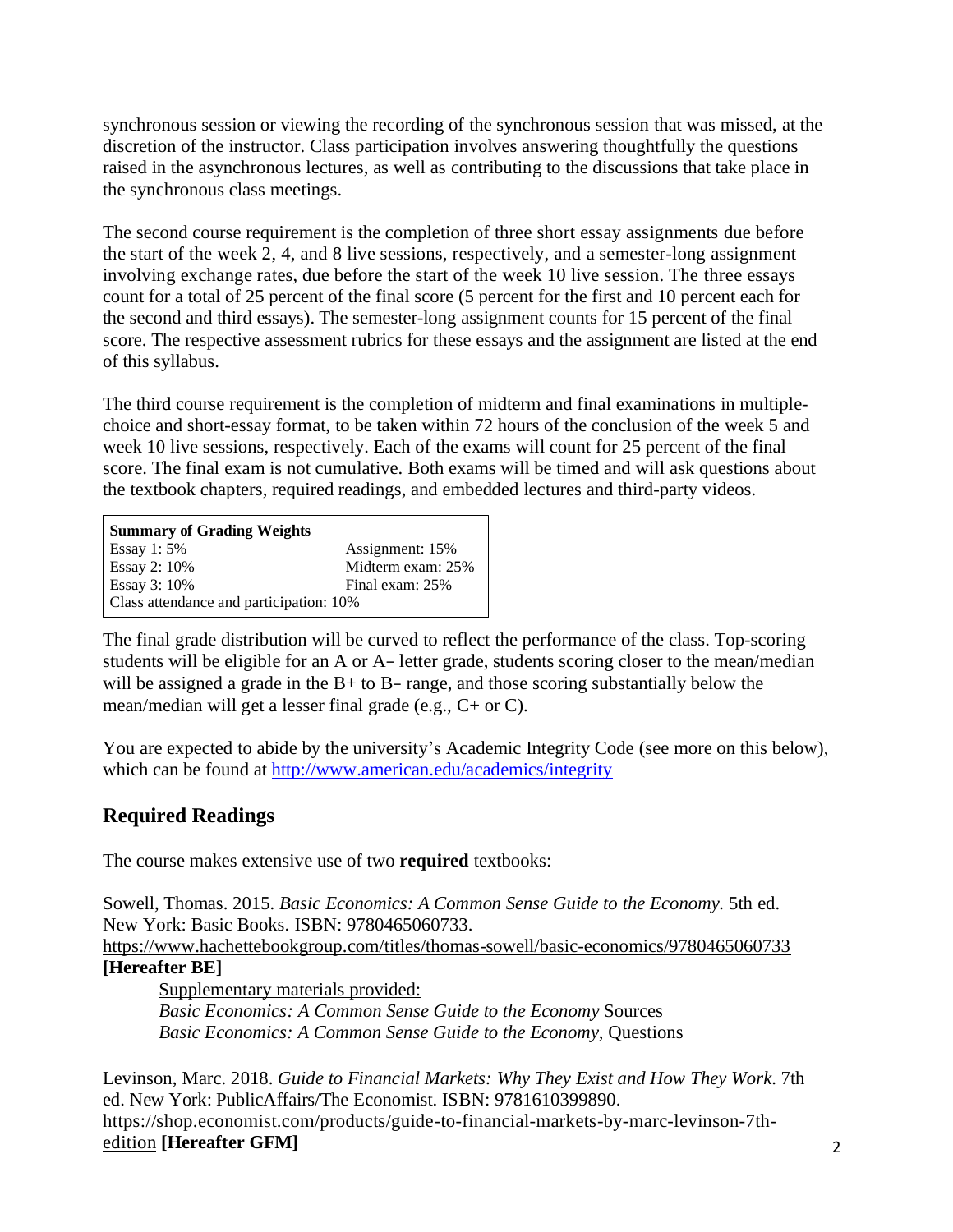The course also includes a number of **required** supplementary readings, duly noted below:

## **Week 1 | Prices and Markets**

[What Is Economics?](https://2ir.ironline.american.edu/mod/page/view.php?id=8954) (BE, chapter 1, 1–7) The Role of [Prices, Parts I](https://2ir.ironline.american.edu/mod/page/view.php?id=8956) and II (BE, chapter 2, 11–36) Price [Controls,](https://2ir.ironline.american.edu/mod/page/view.php?id=8957) Parts I and II (BE, chapter 3, 37–63) Implications of Prices, Parts I and II (BE, chapter 4, 64–85) Other Required Readings: (1) "Happy 90th Birthday to Thomas Sowell"; (2) "Supply and Demand: Why Markets Tick"; (3) "Rent Laws' Impact: Tenant Paradise or Return of the 'Bronx Is Burning'?" (4) "How to Get a Big Break on the Cost of College: Just Ask" **Essay 1 (Short Basic Concept Demonstration) is due before the start of the week 2 live session.**

## **Week 2 | Markets and Business**

Myths about Markets, Parts I and II (BE, chapter 24, 569–583) "Non-Economic" Values (*BE*, chapter 25, 584–596) Adaptation to Social and Economic Changes (BE, chapter 5, 89–108) Adaptation to Technological Changes and the Role of Leadership (BE, chapter 5, 89–108) The Role of Profits and Losses (BE, chapter 6, 109–138) Costs and Losses (BE, chapter 6, 109–138) Other Required Readings: (1) "Venezuela's Collapse Is the Worst Outside of War in Decades, Economists Say"; (2) "George Washington, Entrepreneur"; (3) "When Creative Destruction Visited the Mom-and-Pops"

### **Week 3 | Business and Labor**

The Corporate Structure (BE, chapter 7, 139–153) Monopolies, Oligopolies, and Cartels (BE, chapter 8, 154–176) Regulatory Commissions (BE, chapter 8, 154–176) Antitrust Legislation (BE, chapter 8, 154–176) Market vs. Nonmarket Economies (BE, chapter 9, 177–189) Pay Differences, Parts I and II (BE, chapter 10, 193–219) Minimum Wage Laws (BE, chapter 11, 220–233) Labor Market Issues (BE, chapter 12, 234–265) Other Required Readings: (1) "China Struggles to Shake Up Salt Monopoly"; (2) "The Cubans: A More Profound Truth"; (3) "The Federal Marching Band of Music Regulators"; (4) "Exposing the Minimum Wage Fallacy"; (5) "How Many Jobs Would the \$15 Minimum Wage Kill?" (6) "Why Wages Are Finally Rising 10 Years after the Recession" **Essay 2 (Short Writing Assignment: Microeconomics) is due before the start of the week 4 live session.**

## **Week 4 | Time, Risk, and GDP**

Investment, Parts I and II (BE, chapter 13, 269–301) [Stocks and Bonds](https://2ir.ironline.american.edu/mod/page/view.php?id=8955) (BE, chapter 14, 302–327) Insurance (BE, chapter 14, 302–327) Time [and Risk \(BE,](https://2ir.ironline.american.edu/mod/page/view.php?id=8955) chapter 15, 328–342)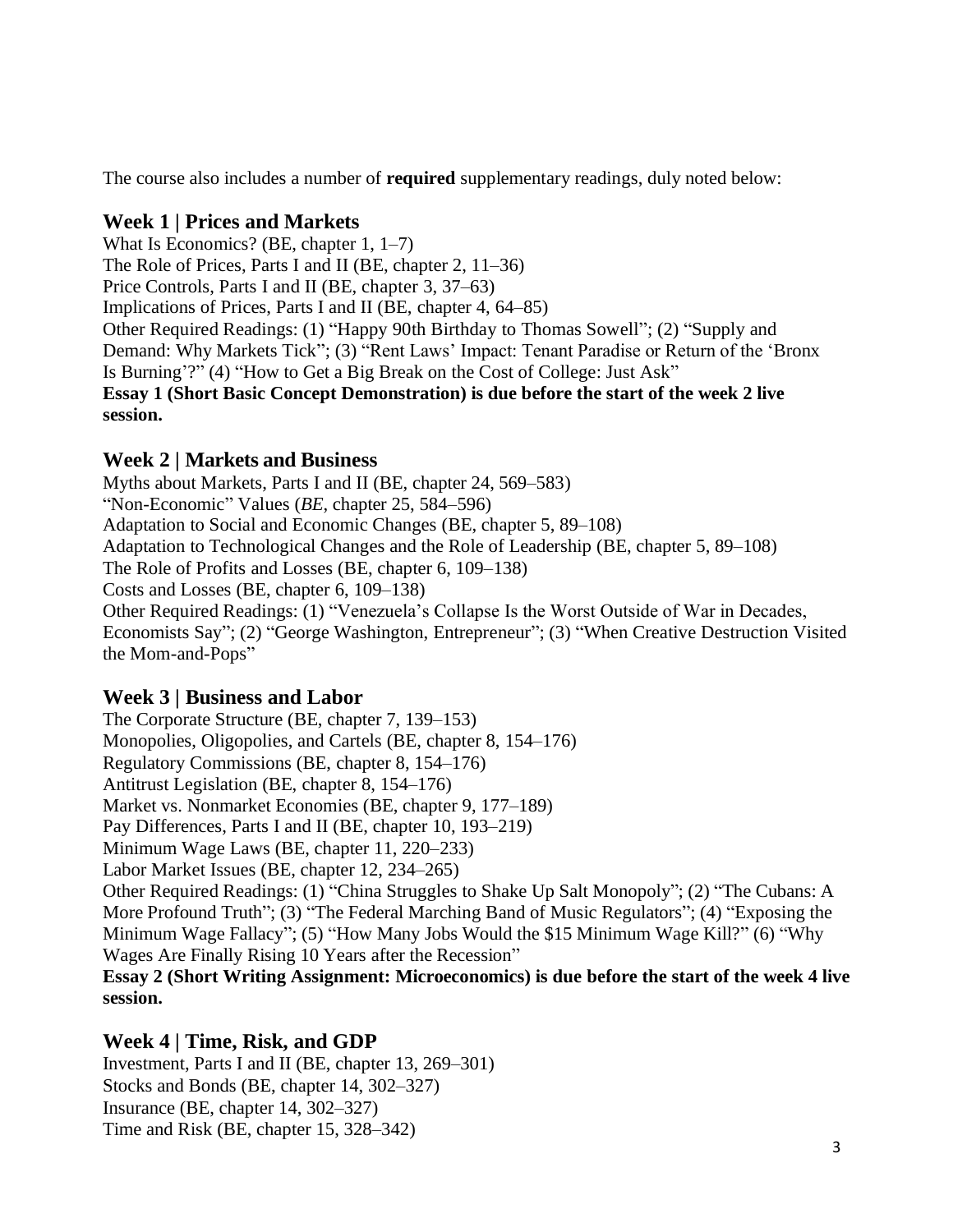GDP Measurement (BE, chapter 16, 345–362) GDP Growth and Development (BE, chapter 16, 345–362) [Required](https://2ir.ironline.american.edu/mod/page/view.php?id=8957) Readings: (1) "Income, Value and Growth Stocks"; (2) "The Modern Food Miracle"; (3) "Tracking Burdensome Regulation"; (4) "Gross Domestic Product: An Economy's All"; (5) "Closing Efficiency Gaps Means Big Gains for Public Investment"; (6) "The End of the Jaffa Orange Highlights Israel Economic Shift"; (7) "The Secrets of Success"; (8) "Time Stands Still at Fabled Indian Watch Factory"

### **Week 5 | Money, Banking, and Fiscal Policy**

Money, Inflation, and Deflation (BE, chapter 17, 363–391)

The Banking System (BE, chapter 17, 363–391)

Government Functions, Parts 1 and 2 (BE, chapter 18, 393–422)

Government Revenues (BE, chapter 19, 423–453)

Government Expenditures and Debt Management (BE, chapter 20, 454–471)

[Required](https://2ir.ironline.american.edu/mod/page/view.php?id=8957) Readings: (1) "Banks: At the Heart of the Matter"; (2) "Hidden in Plain Sight: What Really Caused the World's Worst Financial Crisis"; (3) "Externalities: Prices Do Not Capture All Costs"; (4) "Taxes in Practice"; (5) "Sweden's Lessons for America"; (6) "Amtrak Blamed for Cost Overruns for New York's Moynihan Station"; (7) "Hospitals Stand to Lose Billions under 'Medicare for All'"; (8) "Coronavirus Lifts Government Debt to WWII Levels—Cutting It Won't Be Easy"

#### **MIDTERM EXAMINATION (covering weeks 1–5, to be taken within 72 hours of the conclusion of the week 5 session)**

You have 130 minutes to complete this exam. You are not allowed to use your books or notes. Your section faculty will provide you with a password to access the exam.

The exam includes multiple-choice questions (1 point each) and short, essay-type questions with answers limited to 100 words (2 points each).

In total, up to 39 points may be earned, and since the total time allotted for taking the exam is 130 minutes, you should allow no more than 3 minutes per point, on average.

### **Week 6 | The International Economy, Part I**

The Basis for International Trade (BE, chapter 21, 475–500) Consequences of Free Trade (BE, chapter 21, 475–500) Trade Restrictions, Parts I and II (BE, chapter 21, 475–500) [Capital Flows, Parts I](https://2ir.ironline.american.edu/mod/page/view.php?id=8954) and II (BE, chapter 22, 501–526) Migration and Worker Remittances (BE, chapter 22, 501–526) [Required](https://2ir.ironline.american.edu/mod/page/view.php?id=8957) Readings: (1) "International Trade: Commerce among Nations"; (2) "How Cashews Explain Globalization"; (3) "New China Tariffs Increase Costs to U.S. Households"; (4) "The Pandemic Adds Momentum to the Deglobalization Trend"; (5) "Current Account Deficits: Is There a Problem?"; (6) "Show Them the Money"

### **Week 7 | The International Economy, Part II**

Evolution of the International Monetary System (BE, chapter 22, 523–526) Natural Resources (BE, chapter 23, 527–566) Cultures and Populations (BE, chapter 23, 527–566) Poverty, Income and Wealth (BE, chapter 23, 527–566)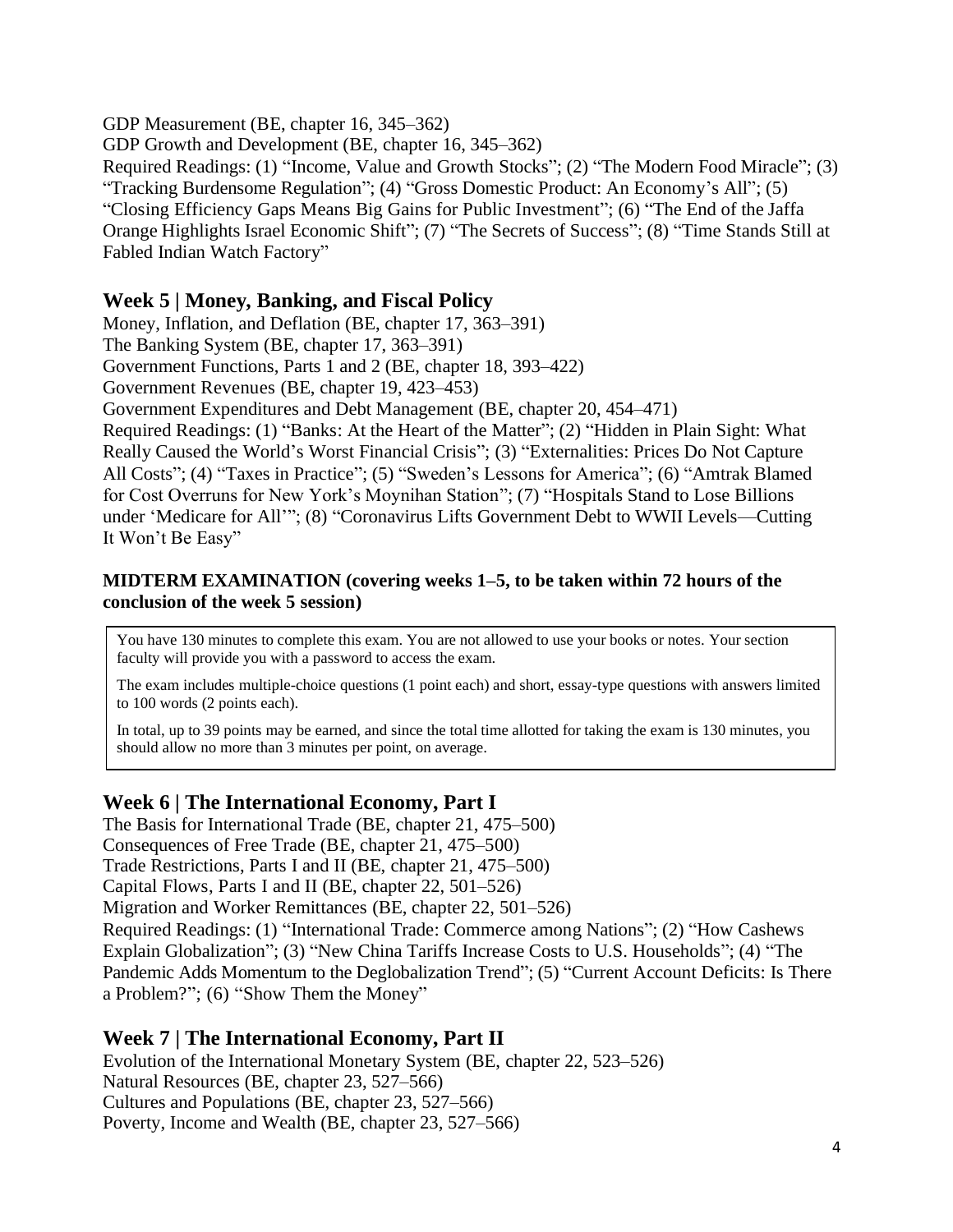Promoting Social Mobility, Parts I and II (BE, chapter 23, 527–566)

[Required](https://2ir.ironline.american.edu/mod/page/view.php?id=8957) Readings: (1) "Annual Report on Exchange Arrangements 2019"; (2) "For Eons, Iceland Has Endured Calamity through Books"; (3) "Sewer Cleaners Wanted in Pakistan: Only Christians Need Apply"; (4) "The World Is Becoming More Equal"; (5) "The U.S. Inequality Debate"; (6) "Covid-19 Is Dividing the American Worker"; (7) "Exploring Wealth Inequality"; (8) "How to Promote Social Mobility"

**Essay 3 (Short Writing Assignment: Macroeconomics) is due before the start of the week 8 live session.**

## **Week 8 | Foreign Exchange, Money, and Bond Markets**

Foreign Exchange Markets, Parts 1 and 2 (GFM, chapter 2, 17–43)

Money [Markets](https://2ir.ironline.american.edu/mod/page/view.php?id=8955) (GFM, chapter 3, 44–68)

[Bond Market](https://2ir.ironline.american.edu/mod/page/view.php?id=8954)s, Parts I and II (GFM, chapter 4, 69–110)

[Required](https://2ir.ironline.american.edu/mod/page/view.php?id=8957) Readings: (1) "Leverage as High as 50-1 Lures OTC Forex Traders Who Mostly Lose"; (2) "SEC's Long Path to Money Market Fund Reform Ends in Compromise"; (3) "Risks of Fixed Income Investing"; (4) "Bond Prices, Rates, and Yields"; (5) "Interest Rate Drivers"; (6) "South Korean Retail Investors Hit by Plunge in Brazil's Real"

Optional: Online Foreign Exchange Training Guide, [https://www.nfa.futures.org/forex\\_training/content/CoverPage.htm](https://www.nfa.futures.org/forex_training/content/CoverPage.htm)

## **Week 9 | International Fixed-Income Markets and Equity Markets**

[Securitizatio](https://2ir.ironline.american.edu/mod/page/view.php?id=8955)n (GFM, chapter 5, 111–136) International [Fixed-Income Markets](https://2ir.ironline.american.edu/mod/page/view.php?id=8954) (GFM, chapter 6, 137–153) Equity [Markets, Parts 1 and 2 \(G](https://2ir.ironline.american.edu/mod/page/view.php?id=8955)FM, chapter 7, 154–196) [Required](https://2ir.ironline.american.edu/mod/page/view.php?id=8957) Readings: (1) "What Are Mortgage-Backed Securities?" (2) "Understanding Market Capitalization"; (3) "Understanding American Depositary Receipts"; (4)" How ETFs Are Different Than Stocks"; (5) "Five Bedrock Principles for Investors"; (6) "This Fund Is Up 7,298% in 10 Years. You Don't Want It."

**Assignment (Exchange Rate Semester Analysis) is due before the start of the week 10 live session.**

### **Week 10 | Futures, Options, and Derivatives Markets**

Futures and [Options Markets, Part I](https://2ir.ironline.american.edu/mod/page/view.php?id=8954) (GFM, chapter 8, 197–253)

Futures and [Options Markets, Part II](https://2ir.ironline.american.edu/mod/page/view.php?id=8954) (GFM, chapter 8, 197–253)

Futures and [Options Markets, Part III](https://2ir.ironline.american.edu/mod/page/view.php?id=8954) (GFM, chapter 8, 197–253)

[Derivatives Markets](https://2ir.ironline.american.edu/mod/page/view.php?id=8955) (GFM, chapter 9, 254–274)

[Required](https://2ir.ironline.american.edu/mod/page/view.php?id=8957) Readings: (1) "Commodity-Based ETFs"; (2) "Introduction to Options"; (3) "The Big Short 2.0: How Hedge Funds Profited Off the Pain of Malls"; (4) "Robinhood Has Lured Young Traders, Sometimes with Devastating Results"

Optional: "Scams and Swindles"

**FINAL EXAMINATION (covering weeks 6–10, to be taken within 72 hours of the conclusion of the week 10 session)**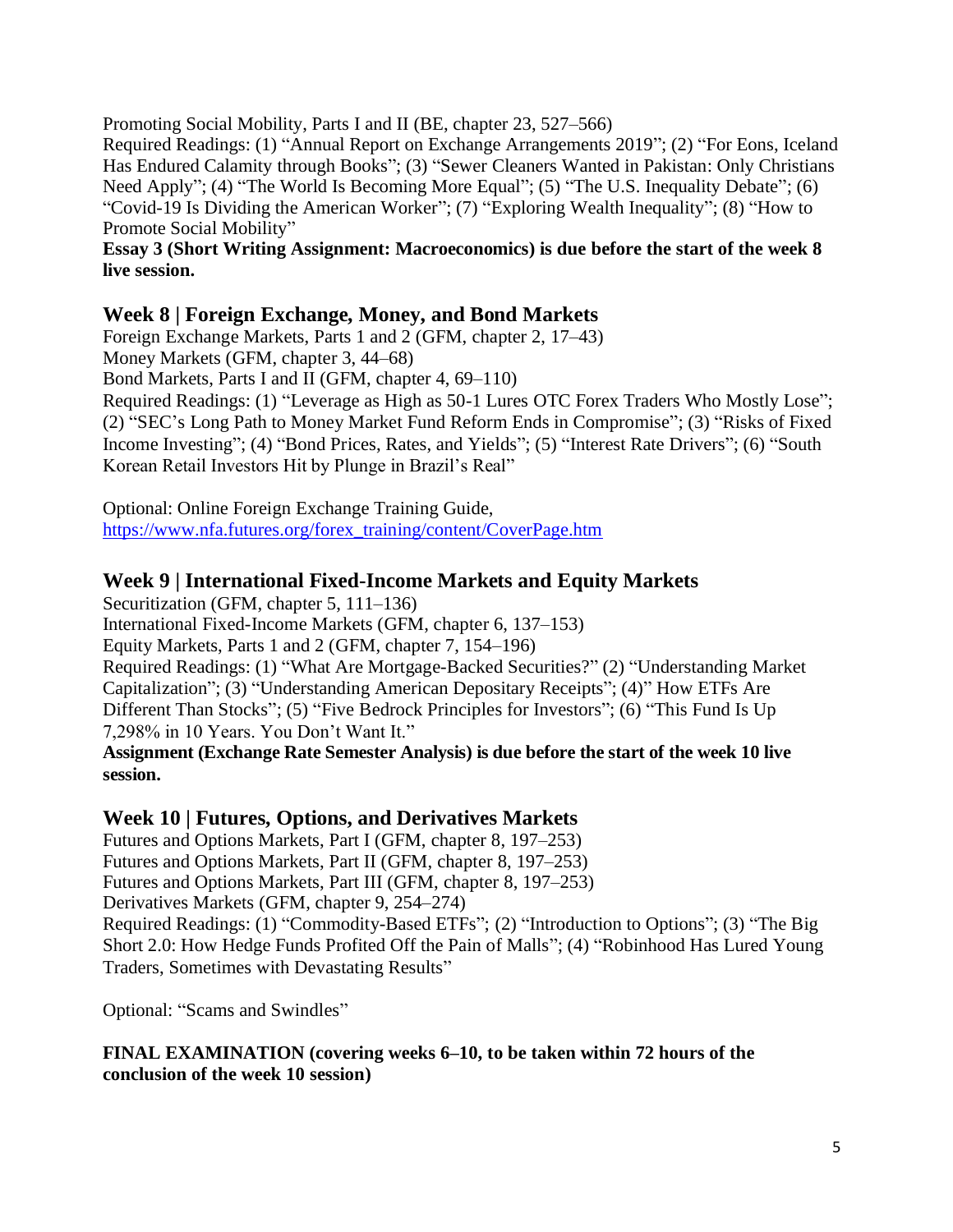You have 95 minutes to complete this exam. You are not allowed to use your books or notes. Your section faculty will provide you with a password to access the exam.

The exam includes multiple-choice questions (1 point each) and short, essay-type questions with answers limited to 100 words (2 points each).

In total, up to 28 points may be earned, and since the total time allotted for taking the exam is 95 minutes, you should allow no more than 3 minutes per point, on average.

## **University Information**

**Academic Support and Access Center:** In addition to using the resources available in this course's department, all students may take advantage of individual academic counseling, skills workshops, tutor referrals, supplemental instruction, and writing appointments in the [Academic](http://www.american.edu/ocl/asac/index.cfm) Support [and Access](http://www.american.edu/ocl/asac/index.cfm) Center, (202) 885-3360, Mary Graydon Center (MGC) 243. If you wish to receive accommodations for a disability, please notify me with a letter from the Academic Support and Access Center. As accommodations are not retroactive, timely notification at the beginning of the semester, if possible, is requested.

**Counseling Center:** The [Counseling Center](https://www.american.edu/ocl/counseling/) offers counseling and consultations regarding personal concerns, self-help information, and connections to off-campus mental health resources. (202) 885-3500, MGC 214.

**Writing Center:** The [Writing Center](https://www.american.edu/provost/academic-access/writing-center.cfm) offers free, individual coaching sessions to all AU students. In your forty-five-minute session, a student writing consultant can help you address assignments, understand the conventions of academic writing, and learn how to revise and edit your own work. The center offers appointments on the hour from 11 a.m. to 9 p.m., Monday through Thursday; 11 a.m. to 4 p.m., Friday; and 3 p.m. to 6 p.m. on Sundays. Call or go to the Writing Lab [scheduling website](https://urldefense.proofpoint.com/v2/url?u=http-3A__www.american.mywconline.net&d=DwMFaQ&c=U0G0XJAMhEk_X0GAGzCL7Q&r=d3dNkPHGBT4l1b_JJQjXXnkPj_OJ4212jxPNNlStcz4&m=jPoVYFcKgQuTkP6HPIW3HrrQAj09WrQ_cyKisL-vPpY&s=OvC1cYaA0OfDu1HOwwZ62URSC16BDqzalyUM_rMOAfQ&e) to arrange a session. (202) 885-2991, Bender Library off first floor.

**Center for Diversity and Inclusion:** The [Center for Diversity](http://www.american.edu/ocl/cdi/index.cfm) and Inclusion is dedicated to enhancing LGBTQ, multicultural, first-generation, and women's experiences on campus and to advance AU's commitment to respecting and valuing diversity by serving as a resource and liaison to students, staff, and faculty on issues of equity through education, outreach, and advocacy. In addition to visiting in person or calling, the center can be reached via email at [cdi@american.edu.](mailto:cdi@american.edu) (202) 885-3651, MGC 201 and 202.

**Dean of Students Office:** The [Dean of Students](http://www.american.edu/ocl/dos/index.cfm) (DOS) Office offers one-on-one meetings to discuss academic, adjustment, and personal issues that may be interfering with a student's ability to succeed academically. The DOS Office also verifies documentation for students who have medical or mental health issues that cause them to be absent from class. (202) 885-3300, Butler Pavilion 208.

**Emergency Preparedness for Disruption of Classes:** In the event of an emergency, American University will implement a plan for meeting the needs of all members of the university community. Should the university be required to close for a period of time, we are committed to ensuring that all aspects of our educational programs will be delivered to our students. These may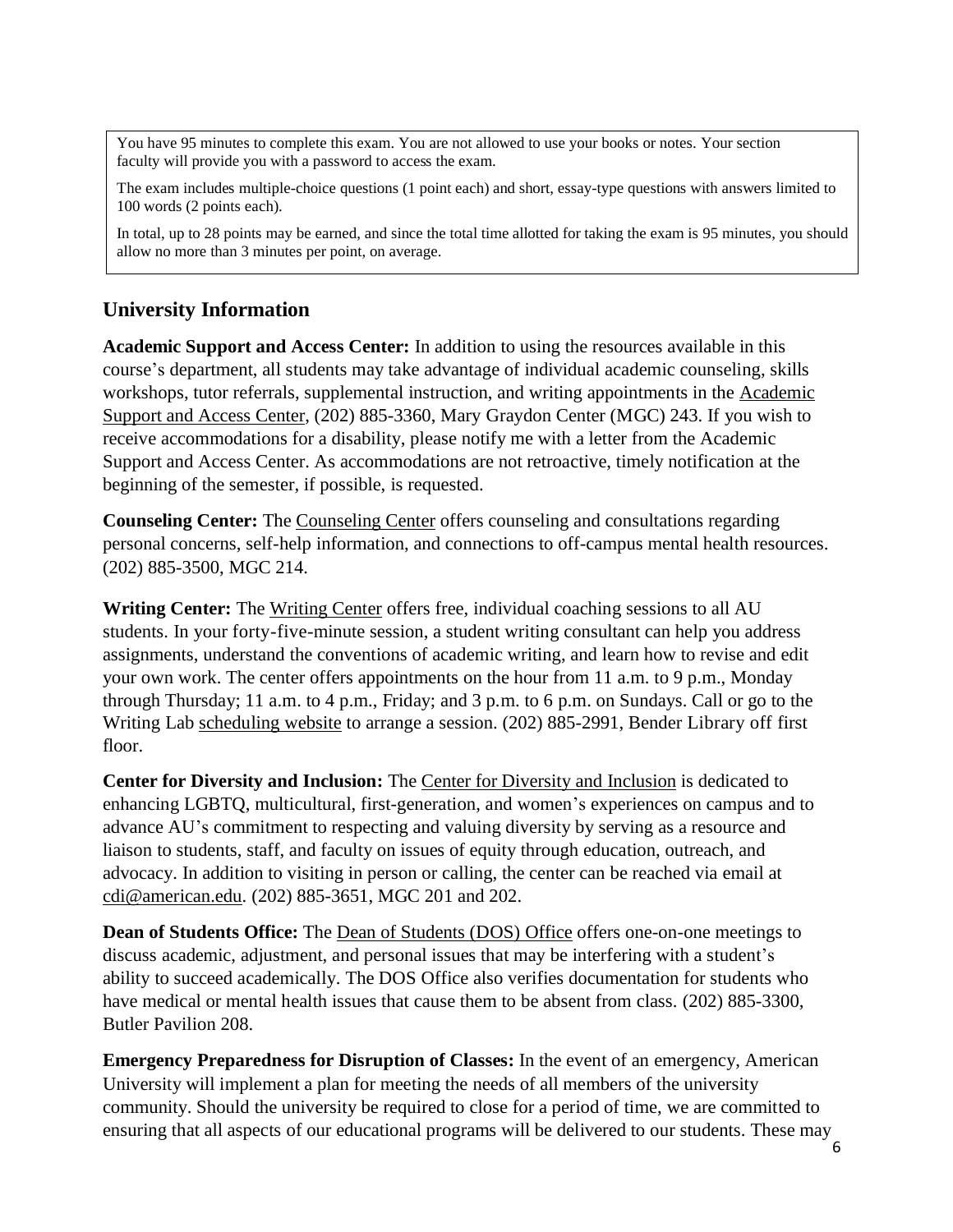include altering and extending the duration of the traditional term schedule to complete essential instruction in the traditional format and/or use of distance instructional methods. Specific strategies will vary from class to class, depending on the format of the course and the timing of the emergency. Faculty will communicate class-specific information to students via AU email and Blackboard, while students must inform their faculty immediately of any absence. Students are responsible for checking their AU email regularly and keeping themselves informed of emergencies. In the event of an emergency, students should refer to the AU Student Portal, the AU website for Emergency [Preparedness,](http://www.american.edu/emergency/) and the AU information line at (202) 885-1100, [prepared@american.edu](mailto:prepared@american.edu) for general university-wide information, as well as contact their faculty and/or respective dean's office for course and school/college-specific information.

**Academic Integrity Code:** Standards of academic conduct are governed by the university's [Academic](http://www.american.edu/academics/integrity/code.cfm) Integrity Code. By enrolling in the university and registering for this course, you acknowledge your familiarity with the code and pledge to abide by it. All suspected violations of the code will be immediately referred to the Office of the Dean. Disciplinary action, including failure for the course, suspension, or dismissal, may result. Additional information about the code (e.g., acceptable forms of collaboration, definitions of plagiarism, use of sources including the internet, and the adjudication process) can be found in a number of places, including the university's *Academic Regulations*, *Student Handbook*, and [Academic](http://www.american.edu/academics/integrity/) Integrity Code website. If you have any questions about academic integrity or standards of conduct in this course, please discuss them with your instructor.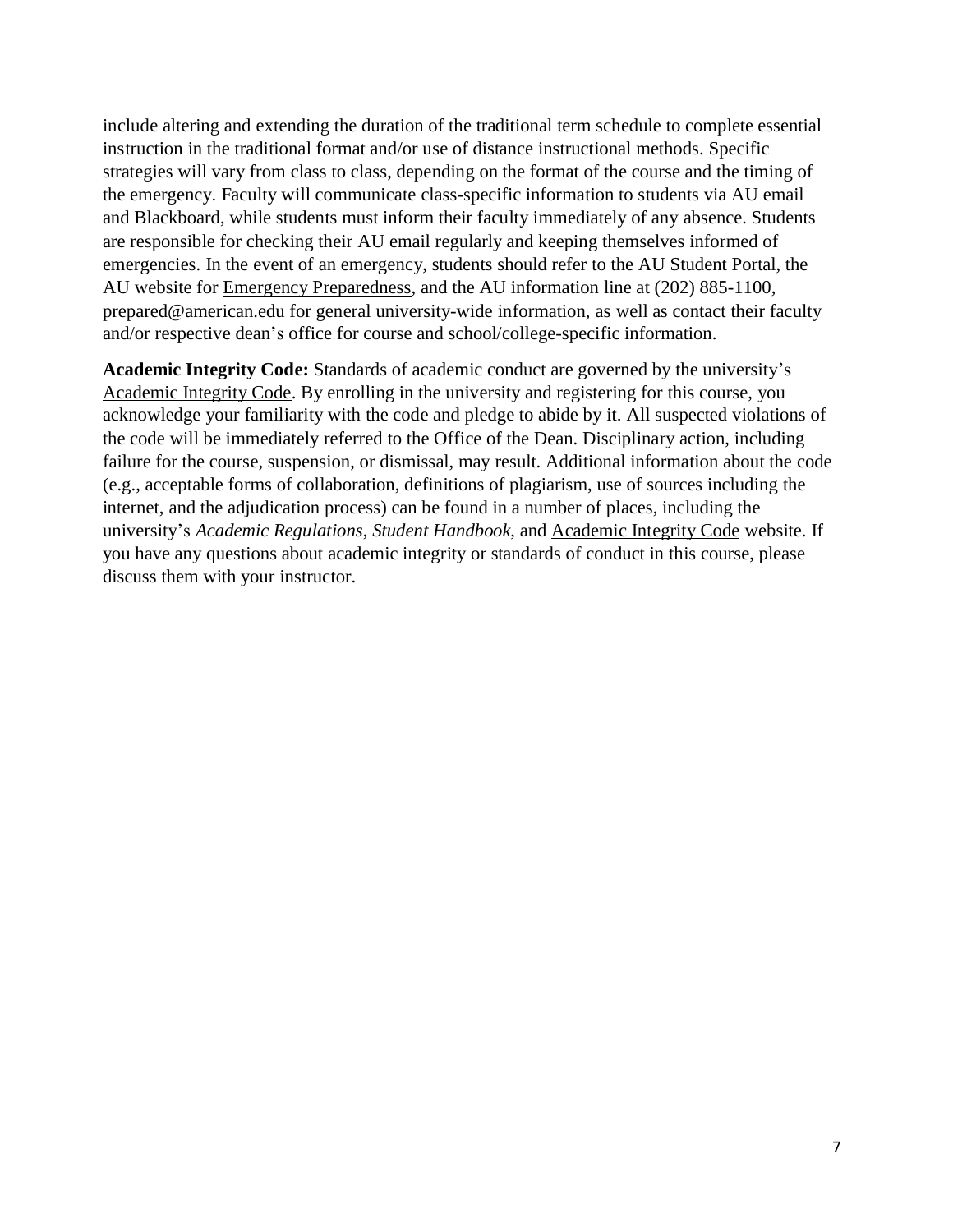## **Grading Rubrics**

The respective assessment rubrics for the essays and the assignment are as follows.

| Loon / T (DHOT) Davit Contecpt Demonstration C points |                 |                 |                 |                 |                              |
|-------------------------------------------------------|-----------------|-----------------|-----------------|-----------------|------------------------------|
| <b>Objective</b>                                      |                 |                 |                 |                 |                              |
| Economic concept                                      | Inadequate      | Barely          | <b>Basic</b>    | Competent       | <b>Excellent description</b> |
| understanding is                                      | description and | adequate        | description and | description and | and demonstration            |
| clearly described                                     | demonstration   | description and | demonstration   | demonstration   |                              |
| and demonstrated.                                     |                 | demonstration   |                 |                 |                              |

#### **Essay 1 (Short Basic Concept Demonstration, 5 points)**

#### **Essays 2 and 3 (Short Writing Assignment: Micro/Macroeconomics, 10 points each)**

| Objective                                         | $1 - 2$                                                                                                                                    | $3 - 4$                                                                                                                                           | $5 - 6$                                                                                                                            | $7 - 8$                                                                                                 | $9 - 10$                                                                                                    |
|---------------------------------------------------|--------------------------------------------------------------------------------------------------------------------------------------------|---------------------------------------------------------------------------------------------------------------------------------------------------|------------------------------------------------------------------------------------------------------------------------------------|---------------------------------------------------------------------------------------------------------|-------------------------------------------------------------------------------------------------------------|
| Economic<br>concepts are<br>described<br>clearly. | <b>Minimum</b><br>understanding of<br>economic concepts                                                                                    | Limited understanding of<br>economic concepts                                                                                                     | Fair understanding of<br>economic concepts                                                                                         | Competent<br>understanding of<br>economic concepts                                                      | Excellent<br>understanding of<br>economic concepts                                                          |
| Logical<br>consistency of<br>arguments            | Facts used<br>inappropriately or<br>ineffectively;<br>arguments based<br>purely on opinions; no<br>citations of facts or<br>other evidence | Facts used somewhat<br>appropriately or<br>effectively; arguments<br>based mostly on<br>opinions; some citations<br>of facts or other<br>evidence | Facts used<br>appropriately or<br>effectively;<br>arguments based<br>mostly on facts or<br>other evidence,<br>rather than opinions | Facts used<br>appropriately and<br>effectively; arguments<br>based mostly on facts<br>or other evidence | Facts used<br>appropriately and<br>effectively; persuasive<br>arguments based on<br>facts or other evidence |
| Relevance of<br>economic<br>analysis              | No or irrelevant<br>economic analysis                                                                                                      | Little relevant economic<br>analysis                                                                                                              | Some economic<br>analysis                                                                                                          | Competent economic<br>analysis                                                                          | Excellent economic<br>analysis                                                                              |
| Overall<br>economic<br>reasoning                  | Seriously defective<br>economic reasoning                                                                                                  | Shortcomings in<br>economic reasoning                                                                                                             | Fair economic<br>reasoning                                                                                                         | Competent economic<br>reasoning                                                                         | Excellent economic<br>reasoning                                                                             |
| Good English<br>writing                           | Poor writing, paragraph<br>structure, punctuation,<br>and citations                                                                        | Limited writing,<br>paragraph structure,<br>punctuation, and<br>citations                                                                         | Fair writing,<br>paragraph structure,<br>punctuation, and<br>citations                                                             | Competent writing,<br>paragraph structure,<br>punctuation, and<br>citations                             | Excellent writing,<br>paragraph structure,<br>punctuation, and<br>citations                                 |

#### **Assignment (Exchange Rate Semester Analysis, 15 points)**

| <b>Objective</b>            | $1 - 3$                                                                                                                                                                                              | $4 - 6$                                                                                                                                                                                                               | $7 - 9$                                                                                                            | $10 - 12$                                                                                                                                           | $13 - 15$                                                                                                                                     |
|-----------------------------|------------------------------------------------------------------------------------------------------------------------------------------------------------------------------------------------------|-----------------------------------------------------------------------------------------------------------------------------------------------------------------------------------------------------------------------|--------------------------------------------------------------------------------------------------------------------|-----------------------------------------------------------------------------------------------------------------------------------------------------|-----------------------------------------------------------------------------------------------------------------------------------------------|
| Understanding<br>of foreign | Minimal<br>understanding                                                                                                                                                                             | Limited understanding                                                                                                                                                                                                 | Fair understanding                                                                                                 | Competent understanding                                                                                                                             | Excellent understanding                                                                                                                       |
| exchange                    |                                                                                                                                                                                                      |                                                                                                                                                                                                                       |                                                                                                                    |                                                                                                                                                     |                                                                                                                                               |
| Analysis of the<br>market   | Minimal market<br>analysis, e.g., did<br>not cite accurate<br>events impacting<br>the market, engage<br>events in the<br>market, or mention<br>market data and<br>information or<br>relevant sources | Limited market<br>analysis, e.g., facts used<br>somewhat<br>appropriately or<br>effectively; mostly<br>opinions to support<br>arguments; limited<br>evidence or knowledge<br>of facts upon which to<br>base arguments | Fair market analysis,<br>e.g., stating<br>arguments that are<br>factual but<br>unsubstantial or<br>hardly relevant | Competent market<br>analysis, e.g., stating<br>logical arguments that are<br>factual, fairly substantial,<br>address most of the<br>relevant issues | Excellent market<br>analysis, e.g., stating<br>logical arguments that<br>are factual, very<br>substantial, address all<br>the relevant issues |